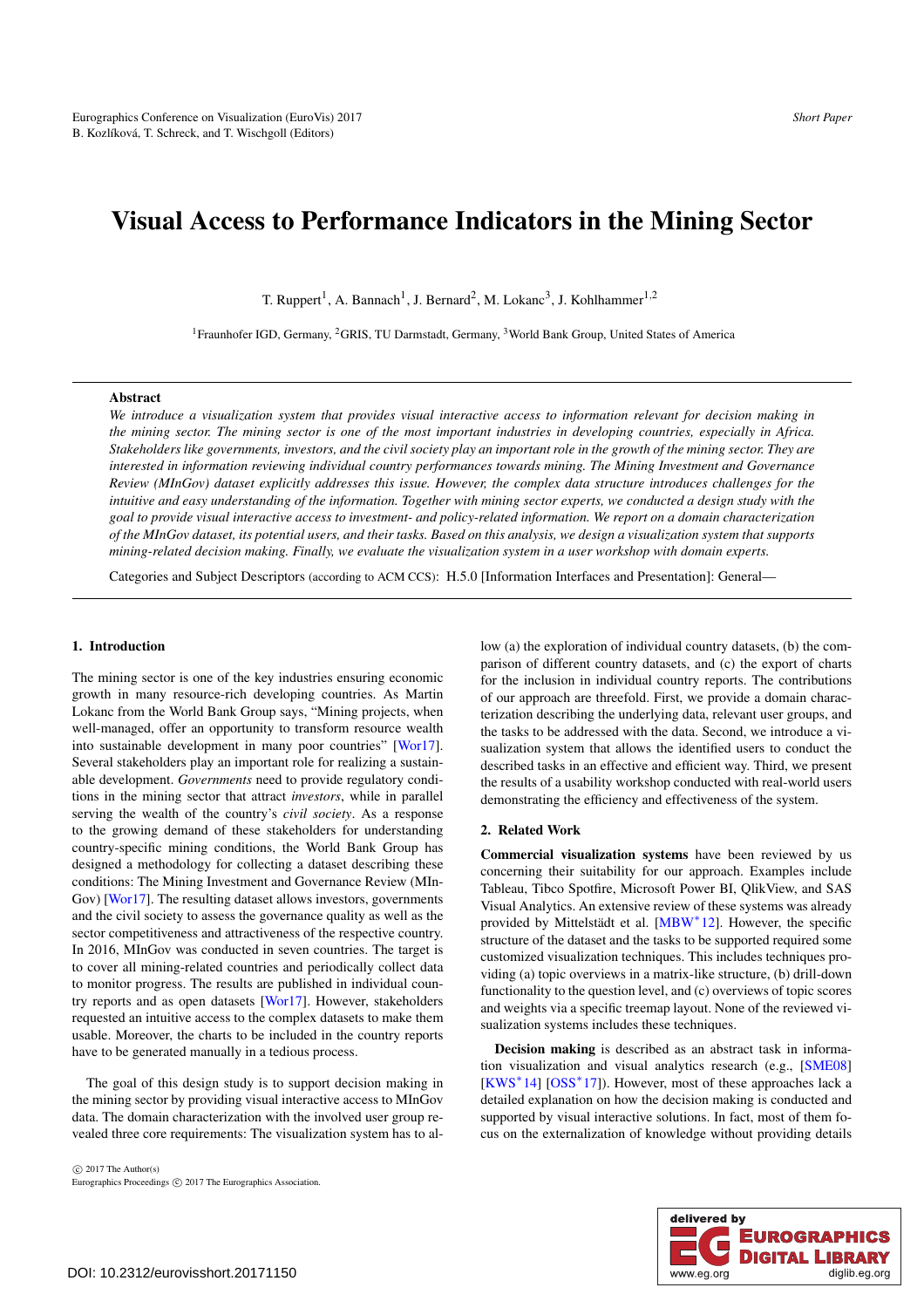<span id="page-1-2"></span>on how this knowledge is transferred into a decision. In this design study, we define user tasks according to the decision making process by Simon, containing the three steps *intelligence* (information foraging), *design* (definition of alternative solutions), and *choice* (selection of the "best" alternative) [\[Sim60\]](#page-4-5). This model was already used in the research agenda of geo-spatial analytics for decision support by Andrienko et al., without applying it to an actual design study  $[AAJ^*07]$  $[AAJ^*07]$ . In the context of political decision making adapted concepts were presented [\[KNRB12\]](#page-4-7) [\[RDK](#page-4-8)∗15]. Visual analytics approaches in the field of political decision making have been introduced by Boosherian et al. [\[BMPM12\]](#page-4-9) and Ruppert et al.  $[RBMK14] [RBU^*14]$  $[RBMK14] [RBU^*14]$  $[RBMK14] [RBU^*14]$  $[RBMK14] [RBU^*14]$ . They also support the comparison of alternative solutions, represented by numerical data. The visualization of ordinal data in the context of decision making was discussed by Migut and Worring [\[MW10\]](#page-4-12). They visualize data in a mosaic plot to tackle binary classification problems. In summary, our approach is a new application of Simon's decision making process to a visualization design study on ordinal data in the mining sector.

#### 3. Domain Characterization

We describe the three ingredients to be analyzed prior to the design of a visualization system: data, users, and tasks [\[vW13\]](#page-4-13). The results built the basis for our user-centered design approach.

Data. The foundation of the MInGov dataset is a questionnaire containing 350 questions about a country's performance in the mining sector. These questions are answered by domain experts, desktop research, or secondary sources. The question answers are aggregated and categorized into one of four ordinal classes (very low, low, high, very high) representing the country's performance on the respective question. On top of the questions a hierarchy was defined, which we exploit for the design of overview visualizations. Questions are grouped into indicators, indicators are grouped into topics, and topics are grouped into themes. Some topics are additionally organized into groups along the mining value chain. This allows us to map them in a matrix-like structure, with themes on the vertical, and value chain levels on the horizontal axis (see Fig. [1](#page-1-0) upper matrix). Finally, four stakeholder-specific topic weights are provided by the respective domain experts to reflect (1) government priorities, (2) investor priorities, (3) civil society priorities, and (4) country-specific priorities. More details on the dataset are given at the MInGov website [\[Wor17\]](#page-4-0).

Users. We differentiate between three stakeholder groups: governments, investors, and civil society. The main goal of the government is to attract investors in order to generate economic growth. Therefore, they have to identify weak indicators that motivate the adaptation of regulations or the design of new policies. The main objective of investors is to make better investment decisions. They have to identify negative indicators to anticipate challenges prior to investments. Finally, civil society organizations aim at monitoring the mining sector performance. The provided transparency increases the understanding of critical government decisions. Moreover, civil projects can help to attract mining sector investments.

Tasks. Together with domain experts from the World Bank Group, we identified several tasks to be conducted with the MIn-Gov dataset. The tasks and their order match the decision making process described in the related work section.



<span id="page-1-0"></span>Figure 1: *Matrix View: topics are grouped into the theme-value chain matrix (top left), cross-cutting themes (lower left), and the Mining Sector Importance theme (right). The visualization can be exported via the 'export image' link (bottom right).*

- $T_1$  Explore a country dataset and identify relevant variables (weaknesses and strengths) (*intelligence*)
- $T_2$  Analyze individual countries in detail (e.g. as alternative to invest); allow drill-down to question level (*design*)
- T4 Weight topics based on stakeholder priorities (*design*)
- T3 Search for alternatives with similar properties (*design*)
- T5 Compare countries and make a choice (*choice*)

#### 4. The Visual MInGov approach

Our visualization system was designed to support decision making in the mining sector in an efficient and effective way. Two views support the exploration of individual country datasets  $(T_1)$ : the Matrix View (Sec. [4.2\)](#page-2-0) and the Statistics View (Sec. [4.3\)](#page-2-1). They also allow a drill-down to the question level  $(T_2)$ . The Weighted Matrix View (Sec. [4.2.1\)](#page-2-2) incorporates the weighting of topics based on stakeholder priorities  $(T_3)$ . A Similarity Search (Sec. [4.6\)](#page-3-0) enables users to search for similar countries  $(T_4)$ . Different countries can be compared with the Country Comparison View (Sec. [4.5\)](#page-2-3)  $(T_5)$ .

## <span id="page-1-1"></span>4.1. Color Map

In the visualization system, we map the country performance scores on a discrete color map representing the four performance categories very low, low, high, and very high. According to the domain experts, two sequential, colorblind, and print-friendly color maps were needed - one for the Mining Sector Importance topics and one for the other topics. Since, The Mining Sector Importance topics do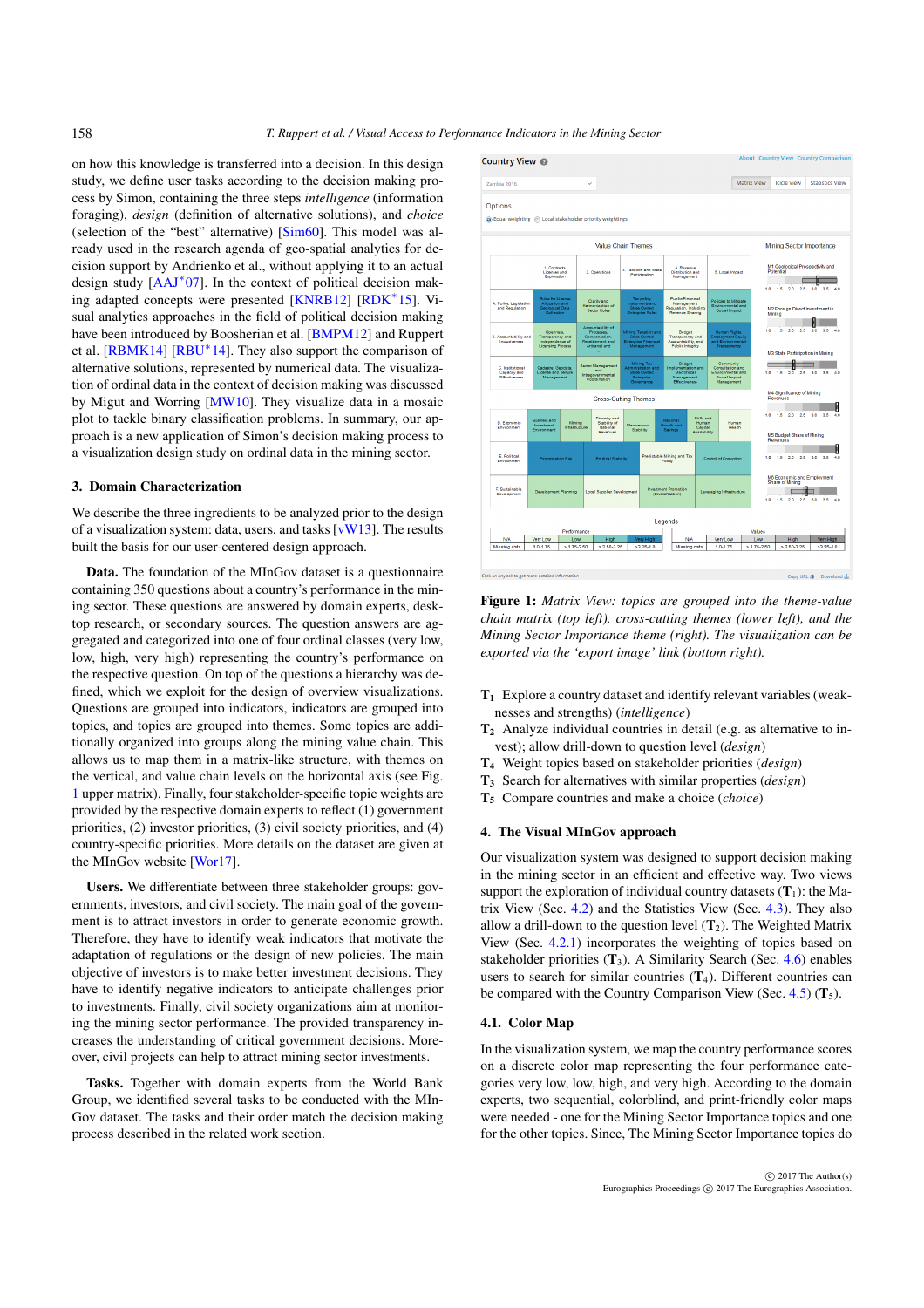*T. Ruppert et al. / Visual Access to Performance Indicators in the Mining Sector*

<span id="page-2-6"></span>

<span id="page-2-4"></span>Figure 2: *Weighted Matrix View: Depending on the selected perspective (value chain or theme) and selected stakeholder priorities (here: country priorities) the sizes of the matrix cells are adapted.*

not provide insights in the country's performance, they need to be distinguishable from other topics. Based on these requirements, we selected two color maps with the ColorBrewer [\[HB03\]](#page-4-14): one multihue for the performance scores and one single hue for the Mining Sector Importance scores (see Fig. [1](#page-1-0) (legends at the bottom)).

## <span id="page-2-0"></span>4.2. Matrix View

The Matrix View (Fig. [1\)](#page-1-0) gives an overview of the topic scores of an individual country dataset  $(T_1)$ . According to the domain experts the topics have a "natural" order which we consider in the visualization design. The questions in the dataset are grouped into 36 topics (colored cells and gray-scale bars on the right). The topics are grouped into seven themes (A-F, M). Some of the topics are additionally associated to the five levels of the mining value chain (1-5). These topics are organized in a matrix-like structure with the themes (A-C) as rows and the levels in the value chain (1-5) as columns. The remaining themes (D-F) are displayed separately below the matrix. The domain experts requested a distinguishable design for the "Mining Sector Importance" theme, since the underlying data does not provide information on the country's performance. Mining Sector importance topics are visualized via range charts depicting the minimal, maximal, and average question value within a topic (Fig. [1](#page-1-0) right). The "Mining Sector Importance" scores are depicted via a gray-scale color map, while the other topic scores are depicted via a multi-hue color map (see Sec. [4.1\)](#page-1-1). The Matrix View replicates the structure of the dataset defined by the domain experts. This structure does not allow an alternative display of the MInGov data. However, by removing one dimension in the upper matrix (value chain or themes), we obtain a tree that allows the application of alternative visualization methods. We integrated an icicle plot into our system. Users could choose between the value chain and the theme perspective, and then drill-down from the value chain (or theme) to the question level  $(T_2)$ . Individual scores were depicted via a color map. The weighting was mapped on the cell height  $(T_3)$ . We will not discuss this view in more detail, since the users preferred the Matrix View (see Sec. [5\)](#page-3-1).



<span id="page-2-5"></span><span id="page-2-2"></span>Figure 3: *Statistics View: Questions aggregated based on theme level, value chain level, or mining sector importance topics.*

## 4.2.1. Weighted Matrix View

The domain experts also requested the visualization of topic weights  $(T_4)$ . This is realized in the Weighted Matrix View (Fig. [2\)](#page-2-4). The area size of the topic cells is used to depict the topic weights. The mapping as shown in Fig. [2](#page-2-4) is only applicable on two level hierarchies. Users can select whether they want to inspect the upper matrix from the value chain or the theme perspective. Based on the selection, the theme labels, or the value chain labels are removed. During the design phase, we also elaborated a visualization technique on the basis of a tree map, as an alternative to the weighted matrix (e.g., [\[JS91\]](#page-4-15), [\[GACOR05\]](#page-4-16)). Finally (together with the domain experts), we decided to withdraw the tree map since the reordering of topics caused by the tree map layout confused the users.

## <span id="page-2-1"></span>4.3. Statistics View

To get a high-level overview of the themes and the value chain levels, we included an additional Statistics View (Fig. [3\)](#page-2-5). It aggregates the questions based on the overarching themes (left) and value chain levels (middle). To provide the full picture the mining sector importance topics are also shown (right).

# 4.4. Detail View

The Detail View (Fig. [4\)](#page-3-2) allows the drill-down from topics to indicators to questions  $(T_2)$ . The Detail View is accessed, whenever a user clicks on a cell or a bar in the Matrix or the Statistics View. A headline indicates the selected topic (e.g. "mining tax administration and state owned enterprise governance"). Below a list of indicators is presented, colored with respect to the average of the underlying question scores. Users can select one of the indicators to see the distribution of the question scores in the bar chart below. By selecting one of the bars in the bar chart, the underlying questions, their performance score, and their question type is shown.

#### <span id="page-2-3"></span>4.5. Country Comparison View

The Country Comparison View (Fig. [5\)](#page-3-3) raises the granularity of the analysis from single countries to the comparison of multiple countries  $(T_5)$ . Users can compare several country datasets with respect to their value chain level, theme or topic scores. The comparison is realized by a radar chart. The domain experts preferred this compact representation over a grouped bar chart.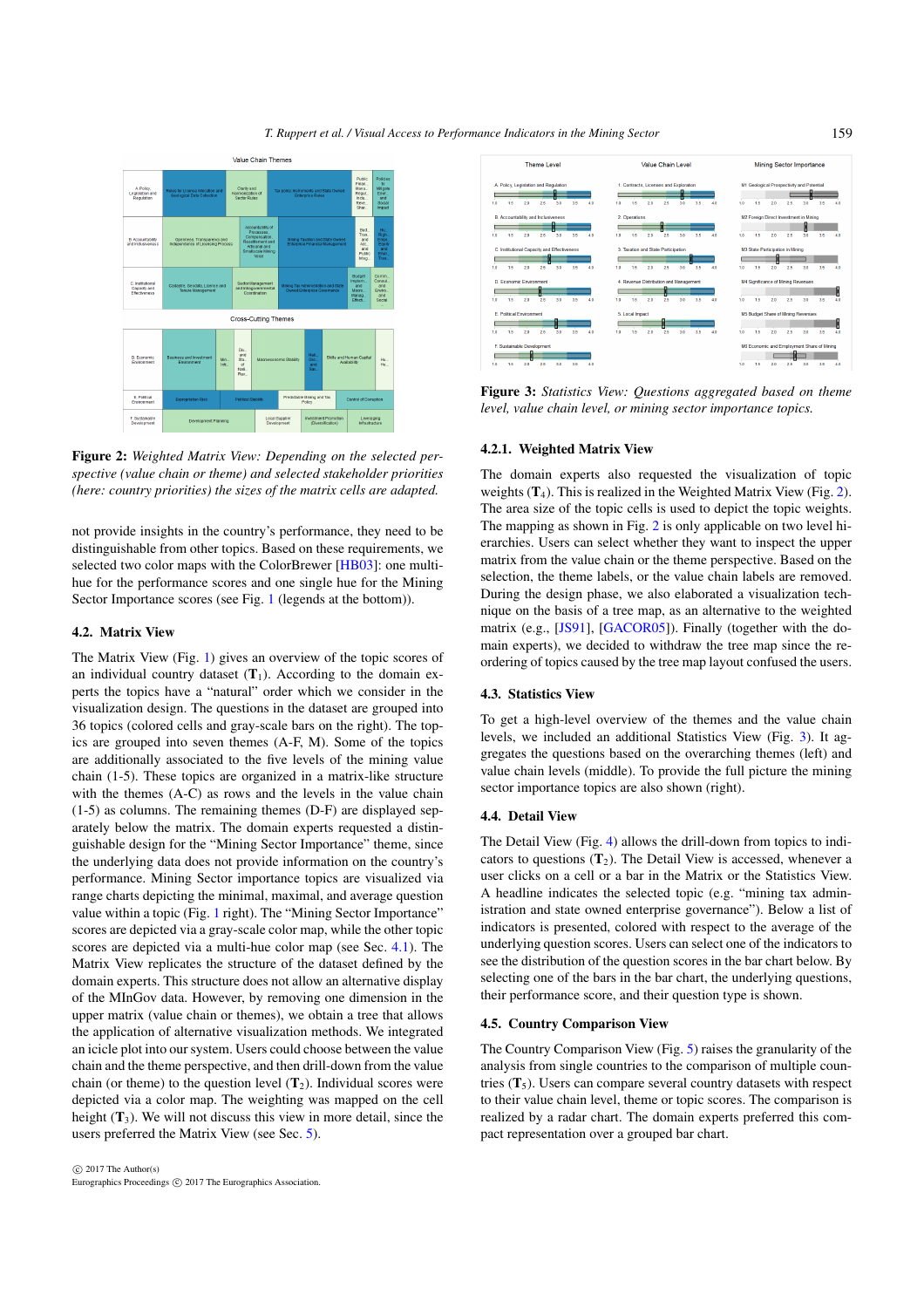<span id="page-3-4"></span>

<span id="page-3-2"></span>Figure 4: *Detail View (as shown when selecting the topic "Mining Tax Administration..."): Topic label, indicators assigned to the topic (in bars), and questions assigned to the indicators (in bar chart) are shown. Questions can be accessed by selecting a bar.*

# <span id="page-3-0"></span>4.6. Similar Country Search

Finally, we incorporated a retrieval of similar countries in the Coun-try Comparison View (Fig. [5](#page-3-3) bottom left)  $(T_4)$ . Based on the selected country and similarity measure the most similar countries are retrieved and depicted in a bar chart. The measure of similarity produces percentage scores, i.e., a perfect match has a score of 100%. Based on a discussion with domain experts, seven similarity measures were incorporated. The Euclidean distance between the following vectors is used: (1) all topic scores (excluding mining sector importance topics), (2) all value chain topic scores (excluding mining sector importance topics), (3) the mining sector topic scores, (4) all country specific weights, (5) all government weights, (6) all investor weights, (7) all civil society weights.

# <span id="page-3-1"></span>5. Usability Testing

We conducted a usability testing workshop with five mining experts at the Indaba conference [\[Ind17\]](#page-4-17). Users had to execute seven tasks with the visualization dashboard. After the task completion test an additional usability questionnaire allowed users to provide qualitative (open questions) and quantitative (Likert scale) feedback on the individual views and the overall system. In the second half of the workshop, we discussed our approach in the group.

In general, the designed visualization system was appreciated by the participants. As a user stated the "substance and data display are adequate for guiding governments in their agenda-setting". All participants were able to efficiently complete the tasks. While the users accepted the mapping of topic scores on color, the mapping of weights on the cell size was questioned. Participants noted that they could easily distinguish large from small cells. However, the identification of cells with the same size but different aspect ratios was difficult for the users. Only the icicle plot received mainly negative ratings. One participant questioned the added value provided

![](_page_3_Figure_8.jpeg)

<span id="page-3-3"></span>Figure 5: *Country Comparison. Countries are compared in radar chart. Value chain, theme, or topic level can be selected. Similar countries can be found with the Similarity Search (bottom left).*

by this view. Another stated that is was "difficult to view". Since the view was provided as an alternative to the Matrix View, we might remove it from the system. Although, the Statistics View was rated positive, we had to explain the participants that the bars are clickable for drill-down. The participants' missing awareness of interactivity in the views was a lesson we learned from the workshop. The Similarity Search was also rated very positive by the participants. One participant even requested more flexibility in the similarity measures, the seven similarity scores provided by the view should be augmented. Although, the dashboard was designed for larger displays, one user was successfully conducting the test with a mobile phone. Simply the height of the bars in the Detail View would have to be decreased to fulfill the usability on small screens.

## 6. Conclusion

We presented our approach on providing visual access to countrybased performance indicators in the mining sector. First, we provided a domain characterization of the mining sector, discussing the structure of the MInGov dataset, the relevant stakeholders in the sector, and the tasks to be supported along mining-related decision making processes. Second, we introduced our visualization system that supports these tasks by providing an intuitive access to the categorical questionnaire data, organized in a hierarchical structure. Finally, we discussed the results of a user evaluation conducted with five domain experts at an international mining conference. We hope to inspire further visual analytics and information visualization design studies that support evidence-based decision making in the mining sector.

Our ongoing work, will be continued after this first milestone. As a first step in future work, the visualization system will be made publicly available to reach a wider range of users. Second, we will conduct an online evaluation to gain quantitative feedback. Based on this feedback and the feedback from the user workshop an improved version will be designed. In the meantime, further country datasets will be collected by the World Bank Group. It is also envisioned to repeat the assessment in a periodicity between one and two years, which adds another user task to our current list: the temporal comparison of a single country over several years.